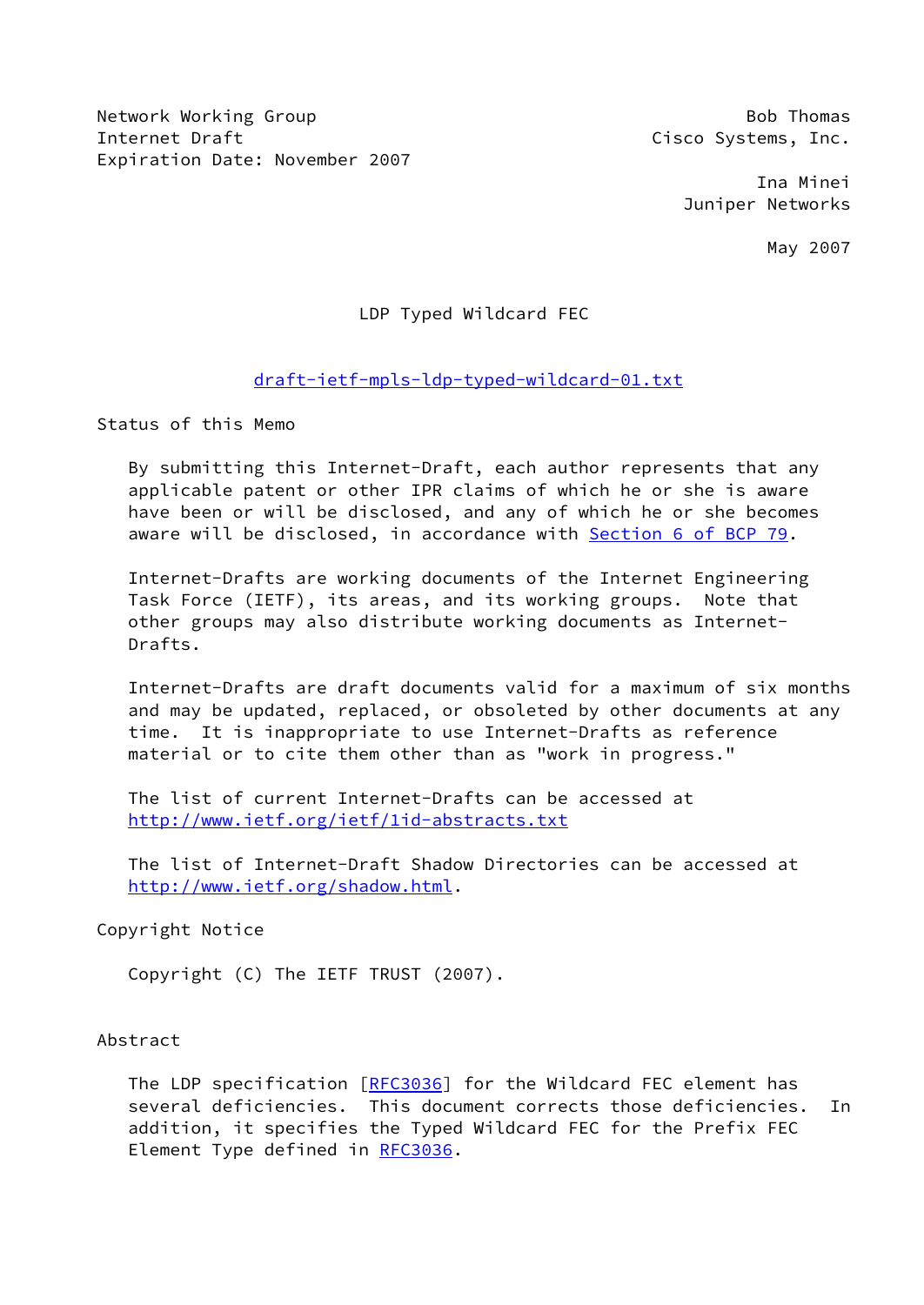## <span id="page-1-1"></span>Table of Contents

|       |                                                           | $\overline{2}$ |
|-------|-----------------------------------------------------------|----------------|
|       | Specification Language                                    | $\overline{3}$ |
|       | The Typed Wildcard FEC Element                            | $\overline{3}$ |
|       | Procedures for the Typed Wildcard FEC Element             | $\frac{4}{1}$  |
| $5 -$ | Typed Wildcard FEC Element for RFC3036 Prefix FEC Element | 5              |
| 6     | RFC3036 Host and Wildcard FEC Elements                    | $\frac{5}{2}$  |
|       |                                                           | $\overline{5}$ |
| 8     | Security Considerations                                   | 6              |
| 9     |                                                           | 6              |
| 10    |                                                           | 6              |
|       |                                                           | $\overline{1}$ |
| 12    | Intellectual Property Statement                           | $\overline{1}$ |
| 13    | Full Copyright Statement                                  | 8              |
|       |                                                           |                |

# <span id="page-1-0"></span>[1](#page-1-0). Introduction

 LDP [\[RFC3036](https://datatracker.ietf.org/doc/pdf/rfc3036)] distributes labels for Forwarding Equivalence Classes (FECs). LDP uses FEC TLVs in LDP messages to specify FECs. An LDP FEC TLV includes 1 or more FEC Elements. A FEC element includes a FEC type and an optional type-dependent value.

[RFC3036](https://datatracker.ietf.org/doc/pdf/rfc3036) specifies two FEC types (Wildcard and Prefix), and other documents specify additional FEC types; e.g., see [[PWE3\]](#page-6-3) [\[MLDP](#page-6-4)].

As specified in [RFC3036](https://datatracker.ietf.org/doc/pdf/rfc3036) the Wildcard FEC Element refers to all FECs relative to an optional constraint. The only constraint [RFC3036](https://datatracker.ietf.org/doc/pdf/rfc3036) specifies is one that limits the scope of the Wildcard FEC Element to "all FECs bound to a given label".

 The [RFC3036](https://datatracker.ietf.org/doc/pdf/rfc3036) specification of the Wildcard FEC Element has the following deficiencies which limit its utility:

 1. The Wildcard FEC Element is untyped. There are situations where it would be useful to be able to refer to all FECs of a given type.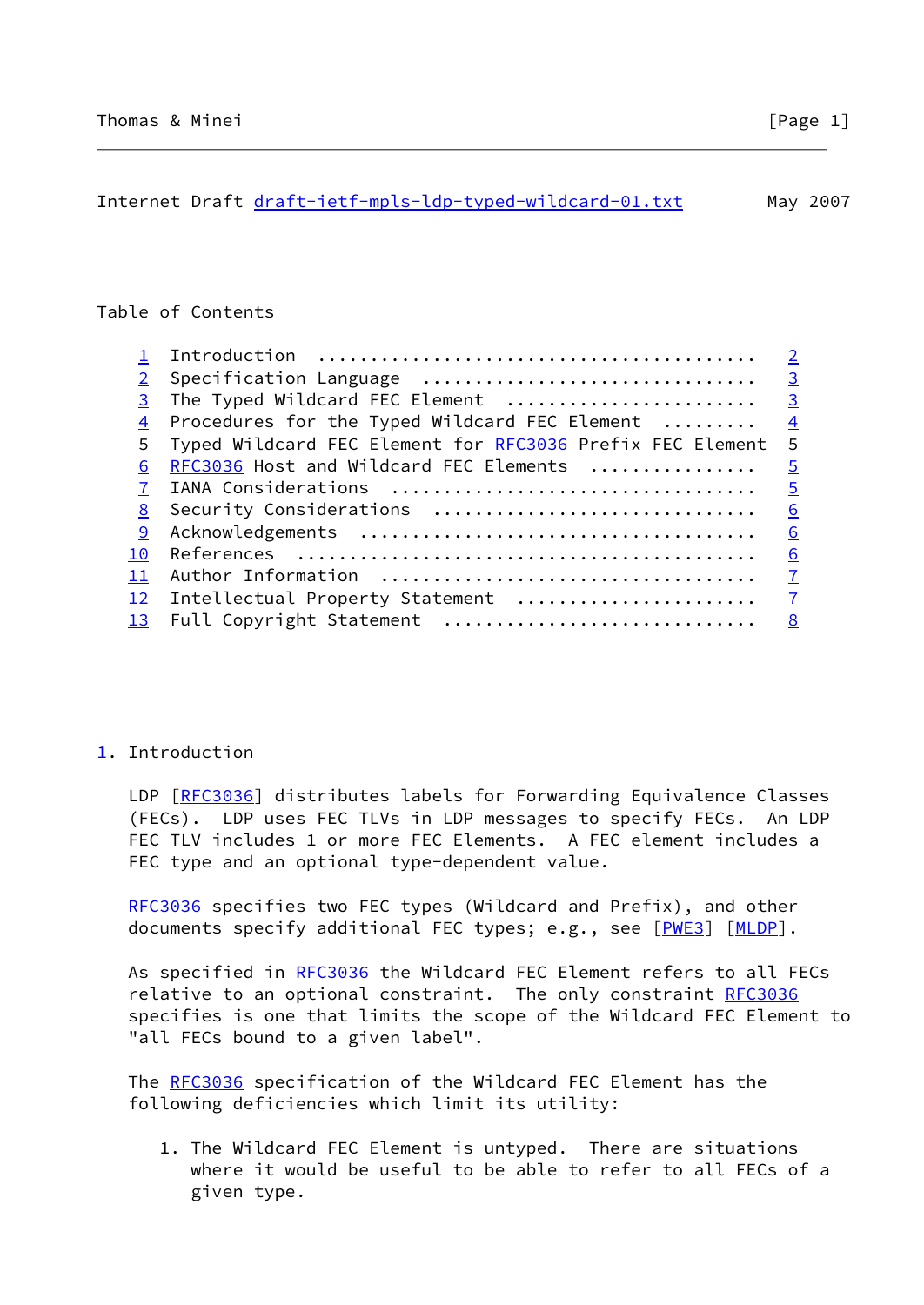2. Use of the Wildcard FEC Element is limited to Label Withdraw and Label Release messages only. There are situations where it would be useful in Label Request messages.

Thomas & Minei [Page 2]

<span id="page-2-1"></span>Internet Draft [draft-ietf-mpls-ldp-typed-wildcard-01.txt](https://datatracker.ietf.org/doc/pdf/draft-ietf-mpls-ldp-typed-wildcard-01.txt) May 2007

 This document addresses these deficiencies by defining a Typed Wildcard FEC Element and procedures for its use. Note that this document does not change procedures specified for the LDP Wildcard FEC Element by [RFC3036](https://datatracker.ietf.org/doc/pdf/rfc3036).

<span id="page-2-0"></span>[2](#page-2-0). Specification Language

 The key words "MUST", "MUST NOT", "REQUIRED", "SHALL", "SHALL NOT", "SHOULD", "SHOULD NOT", "RECOMMENDED", "MAY", and "OPTIONAL" in this document are to be interpreted as described in [\[RFC2119](https://datatracker.ietf.org/doc/pdf/rfc2119)].

<span id="page-2-2"></span>[3](#page-2-2). The Typed Wildcard FEC Element

 The Typed Wildcard FEC Element refers to all FECs of a given type relative to an optional constraint. The constraint, if present, is determined from the context in which the Typed Wildcard FEC Element appears.

The format of the Typed Wildcard FEC Element is:

 $\begin{array}{ccc} \circ & & 1 & \circ \end{array}$  0 1 2 3 4 5 6 7 8 9 0 1 2 3 4 5 6 7 8 9 0 1 2 3 +-+-+-+-+-+-+-+-+-+-+-+-+-+-+-+-+-+-+-+-+-+-+-+-+-+-+-+-+-+-+-+-+ | Typed (IANA) | FEC Element | Len FEC Type | | | Wildcard | Type | Info | +-+-+-+-+-+-+-+-+-+-+-+-+-+-+-+-+-+-+-+-+-+-+-+-+ | | | Additional FEC Type-specific Information | +-+-+-+-+-+-+-+-+ | | +-+-+-+-+-+-+-+-+-+-+-+-+-+-+-+-+-+-+-+-+-+-+-+-+

where: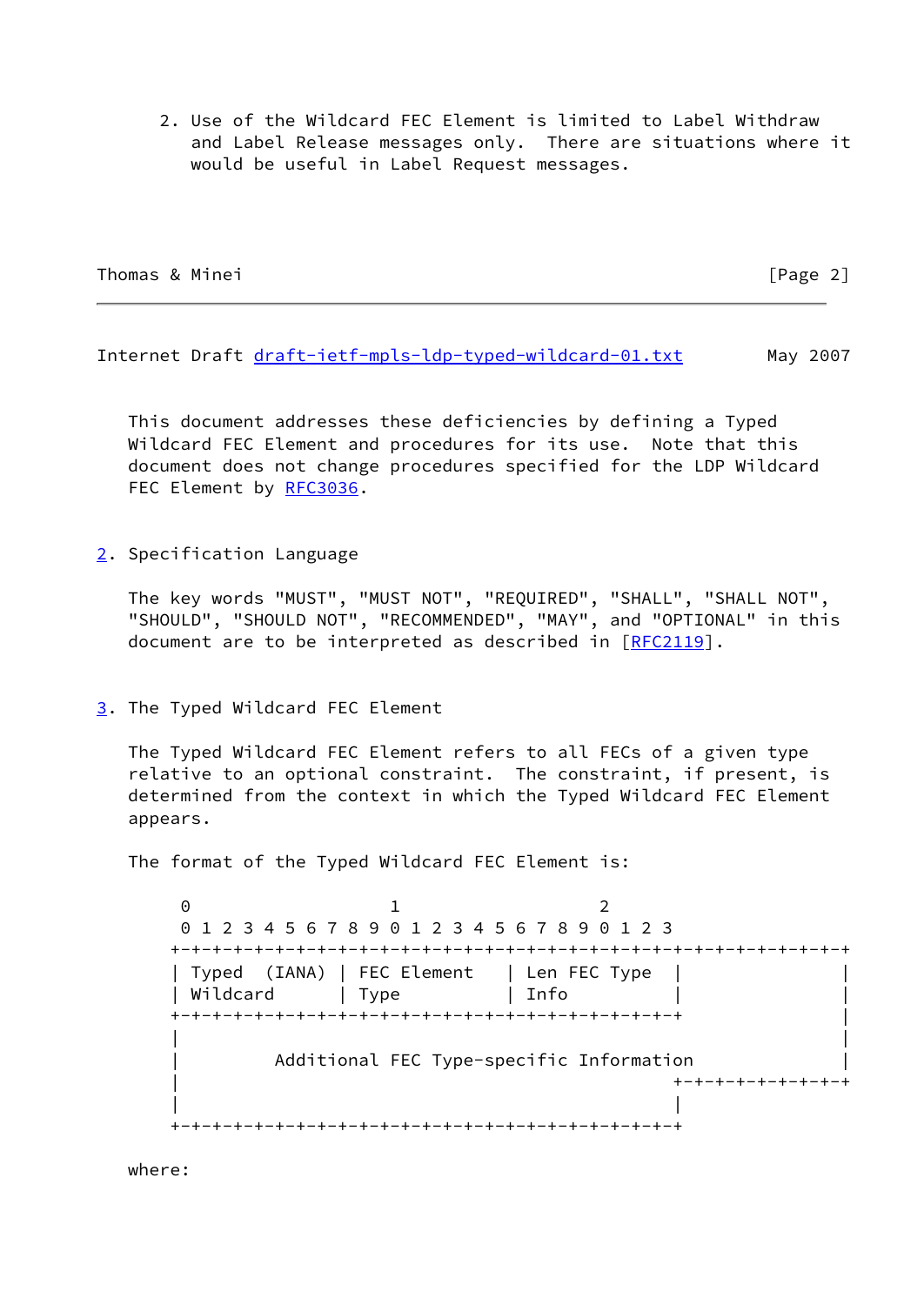Typed Wildcard: One octet FEC Element type to be assigned by IANA.

- FEC Element Type: One octet FEC Element Type that specifies the FEC Element Type to be wildcarded.
- Len FEC Type Info: One octet that specifies the length of the FEC Type Specific information field. MUST be 0 if there is no Additional FEC Type-specific Information.
- Additional FEC Type-specific Information: Additional information specific to the FEC Element Type required to fully specify the Typed Wildcard.

|  | Thomas & Minei |  |  |  |
|--|----------------|--|--|--|
|--|----------------|--|--|--|

 $[Page 3]$ 

<span id="page-3-1"></span>Internet Draft [draft-ietf-mpls-ldp-typed-wildcard-01.txt](https://datatracker.ietf.org/doc/pdf/draft-ietf-mpls-ldp-typed-wildcard-01.txt) May 2007

 Specification of the length and format of Additional FEC Type Specific Information for particular FEC Element Types is outside of the scope of this document.

<span id="page-3-0"></span>[4](#page-3-0). Procedures for the Typed Wildcard FEC Element

 It is the responsibility of the designer of the FEC Element Type to specify whether typed wildcarding is required for the FEC Element Type. When typed wildcarding is supported for a FEC Element Type it is the responsibility of the designer to specify the length and format of any Additional FEC Type Specific Information.

 When a FEC TLV contains a Typed Wildcard FEC Element the Typed Wildcard FEC Element MUST be the only FEC Element in the TLV.

 An LDP implementation that supports the Typed Wildcard FEC Element MUST support its use in Label Request, Label Withdraw and Label Release messages.

 Receipt of a Label Request message with a FEC TLV containing a Typed Wildcard FEC Element is interpreted as a request to send a Label Mapping for all FECs of the type specified by the FEC Element type field in the Typed Wildcard FEC Element encoding.

 An LDP implementation that supports the Typed Wildcard FEC Element MUST support the following constraints whenever a Typed Wildcard FEC appears in a Label Withdraw or Label Release message: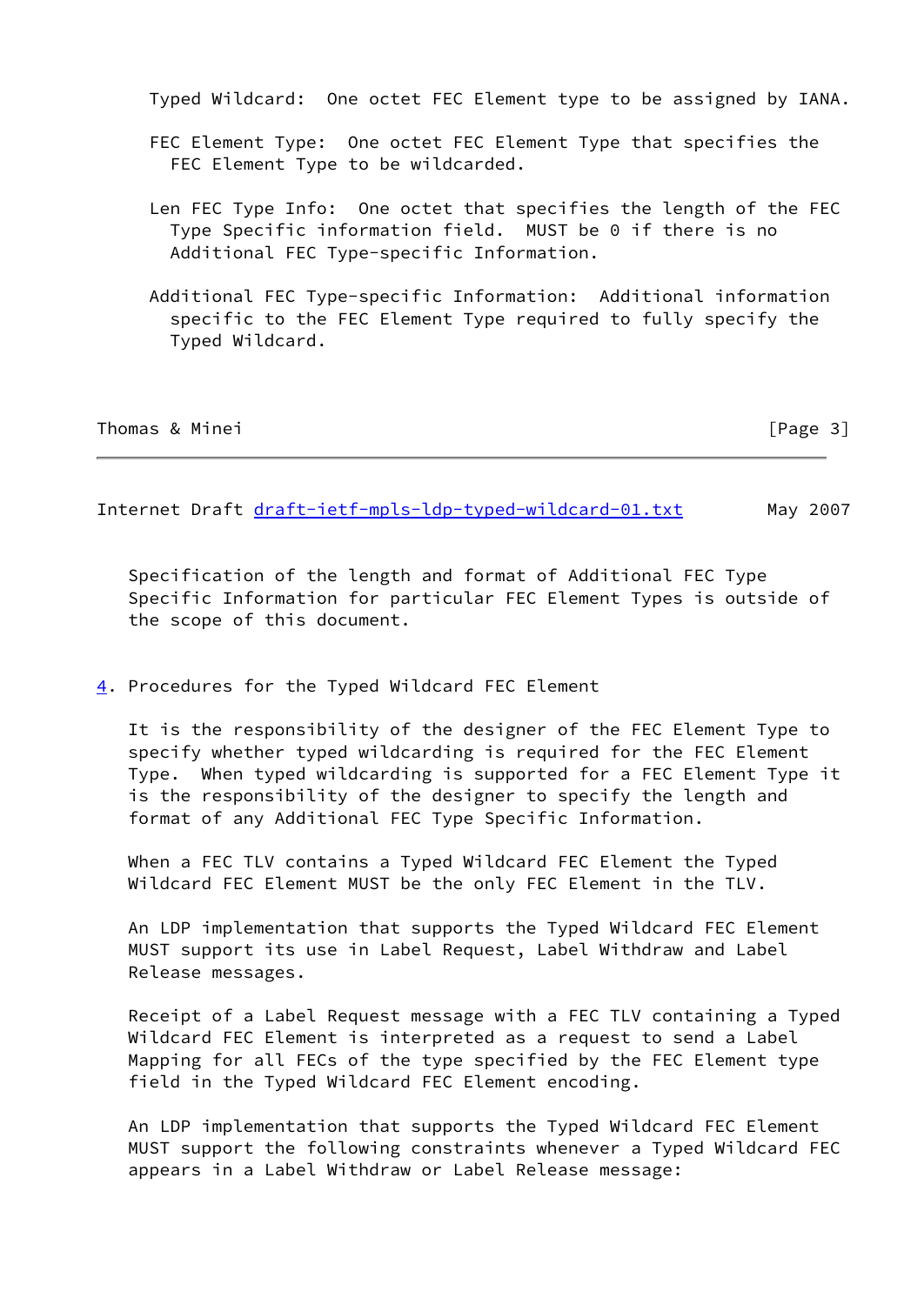- 1. If the message carries an optional Label TLV the Typed Wildcard FEC Element refers to all FECs of the specified FEC type bound to the specified label.
- 2. If the message has no Label TLV the Typed Wildcard FEC Element refers to all FECs of the specified FEC type.

 Backwards compatibility with a router not supporting the Typed Wildcard FEC element is ensured by the FEC procedures defined in [RFC3036](https://datatracker.ietf.org/doc/pdf/rfc3036). Quoting from [RFC3036](https://datatracker.ietf.org/doc/pdf/rfc3036):

"If it" [an LSR] "encounters a FEC Element type it cannot decode, it SHOULD stop decoding the FEC TLV, abort processing the message containing the TLV, and send an "Unknown FEC" Notification message to its LDP peer signaling an error."

 A router receiving a FEC TLV containing a Typed Wildcard FEC element for a FEC Element Type that it either doesn't support or for a FEC Element Type that doesn't support the use of wildcarding MUST stop

| Thomas & Minei |  | [Page 4] |  |
|----------------|--|----------|--|
|                |  |          |  |

<span id="page-4-0"></span>Internet Draft [draft-ietf-mpls-ldp-typed-wildcard-01.txt](https://datatracker.ietf.org/doc/pdf/draft-ietf-mpls-ldp-typed-wildcard-01.txt) May 2007

 decoding the FEC TLV, abort processing the message containing the TLV, and send an "Unknown FEC" Notification message to its LDP peer signaling an error.

<span id="page-4-1"></span>[5](#page-4-1). Typed Wildcard FEC Element for [RFC3036](https://datatracker.ietf.org/doc/pdf/rfc3036) Prefix FEC Element

 [RFC3036](https://datatracker.ietf.org/doc/pdf/rfc3036) defines the Prefix FEC Element but it does not specify a Typed Wildcard for it. This section specifies the Typed Wildcard FEC Element for [RFC3036](https://datatracker.ietf.org/doc/pdf/rfc3036) Prefix Elements.

```
 The format of the Prefix FEC Typed Wildcard FEC ("Prefix FEC
   Wildcard" for short) is:
0 1 2 3
       0 1 2 3 4 5 6 7 8 9 0 1 2 3 4 5 6 7 8 9 0 1 2 3 4 5 6 7 8 9 0 1
      +-+-+-+-+-+-+-+-+-+-+-+-+-+-+-+-+-+-+-+-+-+-+-+-+-+-+-+-+-+-+-+-+
     | Typed WCard | Prefix (2) | 2 | Address... |
      +-+-+-+-+-+-+-+-+-+-+-+-+-+-+-+-+-+-+-+-+-+-+-+-+-+-+-+-+-+-+-+-+
      | ...Family |
      +-+-+-+-+-+-+-+-+
```
Address Family: Two octet quantity containing a value from ADDRESS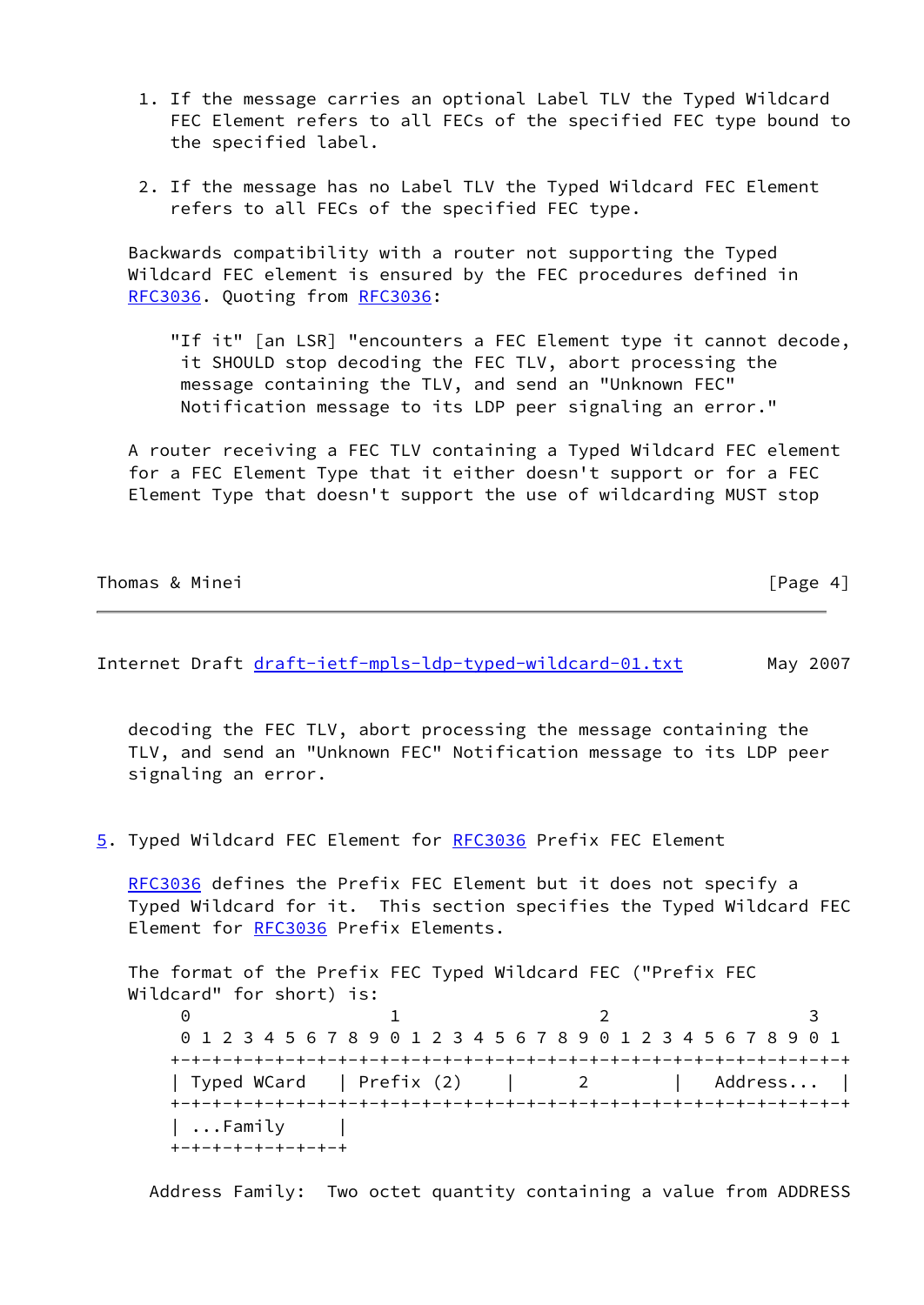FAMILY NUMBERS in [[IANA-AF](#page-6-5)].

The procedures of [Section 4](#page-3-0) apply to the Prefix FEC Wildcard.

<span id="page-5-0"></span>[6](#page-5-0). [RFC3036](https://datatracker.ietf.org/doc/pdf/rfc3036) Host and Wildcard FEC Elements

 There is no need to specify Typed Wildcard FEC Elements for the Host and Wildcard FEC Elements specified by [RFC3036](https://datatracker.ietf.org/doc/pdf/rfc3036). The [RFC3036](https://datatracker.ietf.org/doc/pdf/rfc3036) Host FEC Element has been removed from rfc3036bis [\[RFC3036bis\]](#page-6-6), and the Wildcard FEC Element is untyped by definition.

<span id="page-5-1"></span>[7](#page-5-1). IANA Considerations

 The Typed Wildcard FEC Element requires a code point from the LDP FEC Type Name Space. IANA manages the FEC TYPE name space as recommended by the following from [[RFC3036](https://datatracker.ietf.org/doc/pdf/rfc3036)]:

"FEC Type Name Space

The range for FEC types is  $0 - 255$ .

Following the policies outlined in [\[RFC3036](https://datatracker.ietf.org/doc/pdf/rfc3036)], FEC types in the range 0 - 127 are allocated through an IETF Consensus action, types in the range 128 - 191 are allocated as First Come First

| Thomas & Minei | [Page $5$ ] |
|----------------|-------------|
|----------------|-------------|

<span id="page-5-3"></span>Internet Draft [draft-ietf-mpls-ldp-typed-wildcard-01.txt](https://datatracker.ietf.org/doc/pdf/draft-ietf-mpls-ldp-typed-wildcard-01.txt) May 2007

 Served, and types in the range 192 - 255 are reserved for Private Use."

 The authors recommend that the code point 0x05 from the IETF Consensus range be assigned to the Typed Wildcard FEC Element.

<span id="page-5-2"></span>[8](#page-5-2). Security Considerations

 No security considerations beyond those that apply to the base LDP specification and described in [\[RFC3036](https://datatracker.ietf.org/doc/pdf/rfc3036)] apply to use of the Typed Wildcard FEC Element defined in this document.

<span id="page-5-4"></span>[9](#page-5-4). Acknowledgements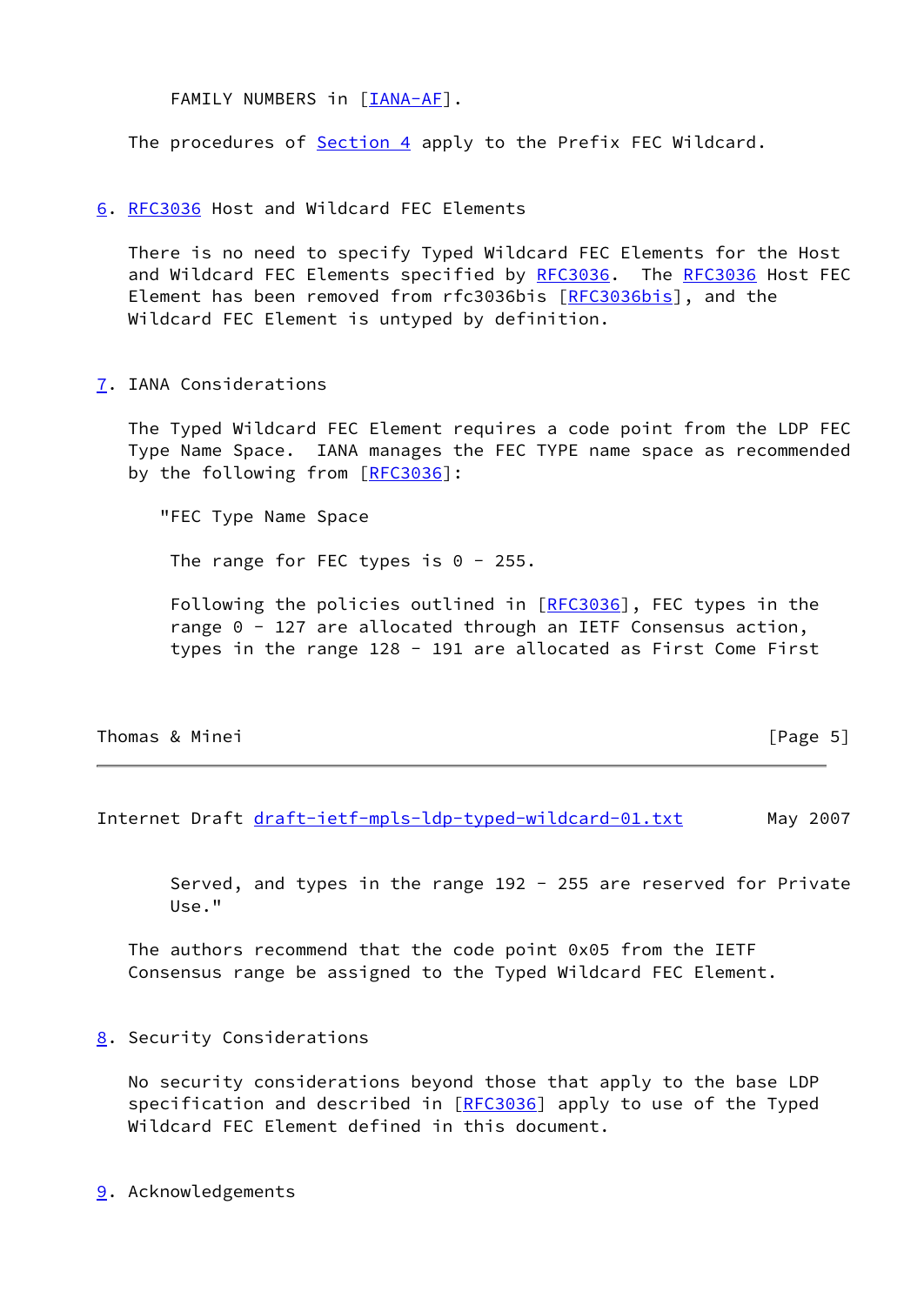The authors wish to thank Yakov Rehkter for suggesting that the deficiencies of the Wildcard FEC be addressed.

<span id="page-6-0"></span>[10.](#page-6-0) References

Normative References

 [RFC3036] Andersson, L., Doolan, P., Feldman, N., Fredette, A. and Thomas, B., "LDP Specification", [RFC 3036,](https://datatracker.ietf.org/doc/pdf/rfc3036) January 2001.

 [RFC2119] Bradner, S., "Key words for use in RFCs to Indicate Requirement Levels", [BCP 14](https://datatracker.ietf.org/doc/pdf/bcp14), [RFC2119](https://datatracker.ietf.org/doc/pdf/rfc2119), March 1997.

<span id="page-6-5"></span>[IANA-AF] <http://www.iana.org/assignments/address-family-numbers>

Informative References

<span id="page-6-3"></span> [PWE3] Martini, L., Editor, "Pseudowire Setup and Maintenance Using the Label Distribution Protocol (LDP)", [RFC 4447](https://datatracker.ietf.org/doc/pdf/rfc4447), April 2006.

<span id="page-6-4"></span> [MLDP] Minei, I., Wijnamds, I., Editors, "Label Distribution Protocol Extensions for Point-to-Multipoint and Multipoint-to Multipoint Label Switched Paths", [draft-ietf-mpls-ldp-p2mp-02.txt,](https://datatracker.ietf.org/doc/pdf/draft-ietf-mpls-ldp-p2mp-02.txt) Work in Progress, October 2006.

<span id="page-6-6"></span> [RFC3036bis] Andersson, L., Minei, I., Thomas, B., Editors, "LDP Specification", [draft-ietf-mpls-rfc3036bis-04.txt,](https://datatracker.ietf.org/doc/pdf/draft-ietf-mpls-rfc3036bis-04.txt) Work in Progress, September 2006.

| Thomas & Minei |  |  |
|----------------|--|--|
|                |  |  |

 $[Page 6]$ 

<span id="page-6-2"></span>Internet Draft [draft-ietf-mpls-ldp-typed-wildcard-01.txt](https://datatracker.ietf.org/doc/pdf/draft-ietf-mpls-ldp-typed-wildcard-01.txt) May 2007

<span id="page-6-1"></span>[11.](#page-6-1) Author Information

 Bob Thomas Cisco Systems, Inc. 1414 Massachusetts Ave. Boxborough MA 01719 Email: rhthomas@cisco.com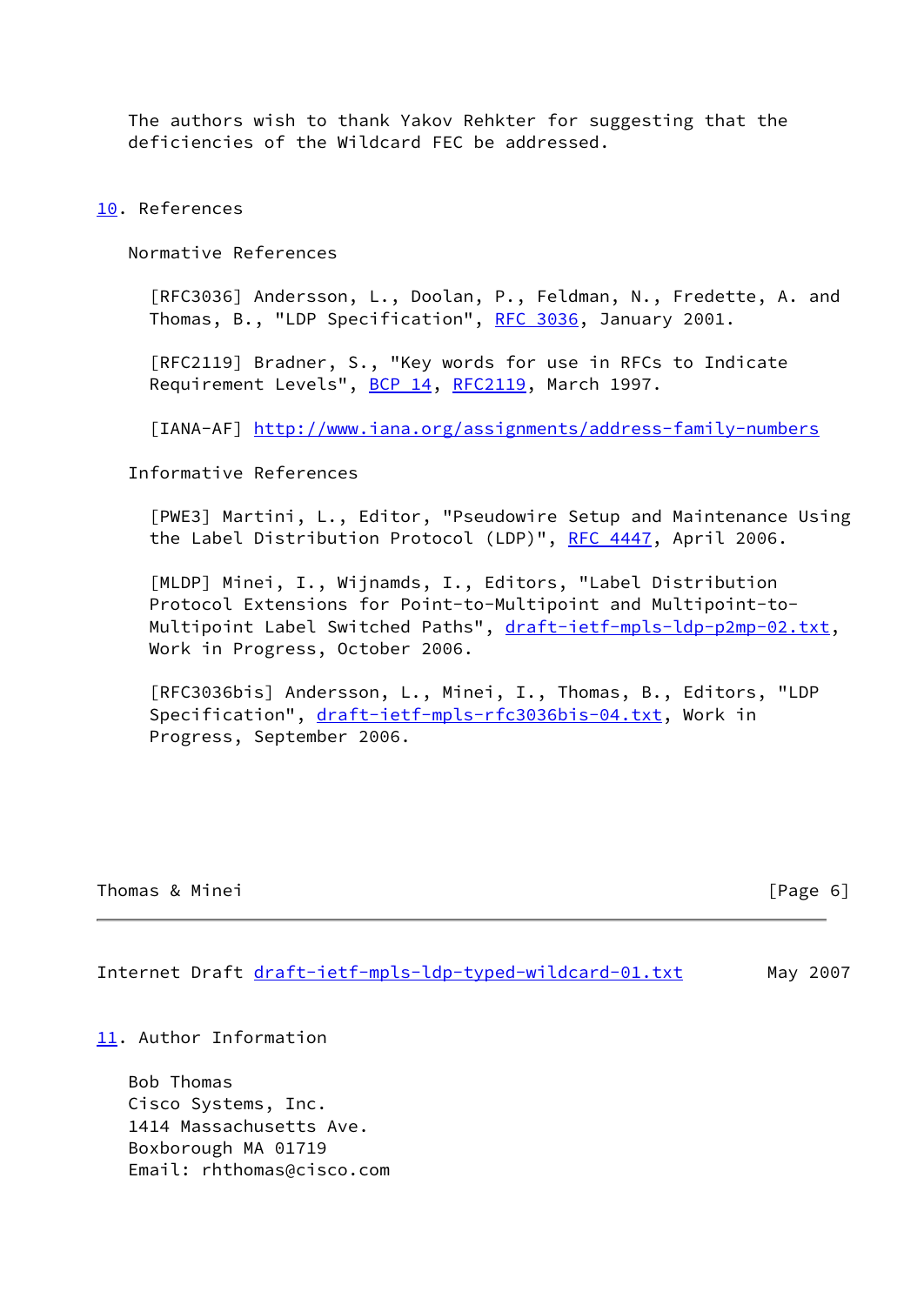Ina Minei Juniper Networks 1194 North Mathilda Ave. Sunnyvale, CA 94089 Email: ina@juniper.net

### <span id="page-7-0"></span>[12.](#page-7-0) Intellectual Property Statement

 The IETF takes no position regarding the validity or scope of any Intellectual Property Rights or other rights that might be claimed to pertain to the implementation or use of the technology described in this document or the extent to which any license under such rights might or might not be available; nor does it represent that it has made any independent effort to identify any such rights. Information on the procedures with respect to rights in RFC documents can be found in [BCP 78](https://datatracker.ietf.org/doc/pdf/bcp78) and [BCP 79](https://datatracker.ietf.org/doc/pdf/bcp79).

 Copies of IPR disclosures made to the IETF Secretariat and any assurances of licenses to be made available, or the result of an attempt made to obtain a general license or permission for the use of such proprietary rights by implementers or users of this specification can be obtained from the IETF on-line IPR repository at <http://www.ietf.org/ipr>.

 The IETF invites any interested party to bring to its attention any copyrights, patents or patent applications, or other proprietary rights that may cover technology that may be required to implement this standard. Please address the information to the IETF at ietf ipr@ietf.org.

Thomas & Minei **Example 20** Thomas & Minei **Example 20** 

<span id="page-7-2"></span>Internet Draft [draft-ietf-mpls-ldp-typed-wildcard-01.txt](https://datatracker.ietf.org/doc/pdf/draft-ietf-mpls-ldp-typed-wildcard-01.txt) May 2007

<span id="page-7-1"></span>[13.](#page-7-1) Full Copyright Statement